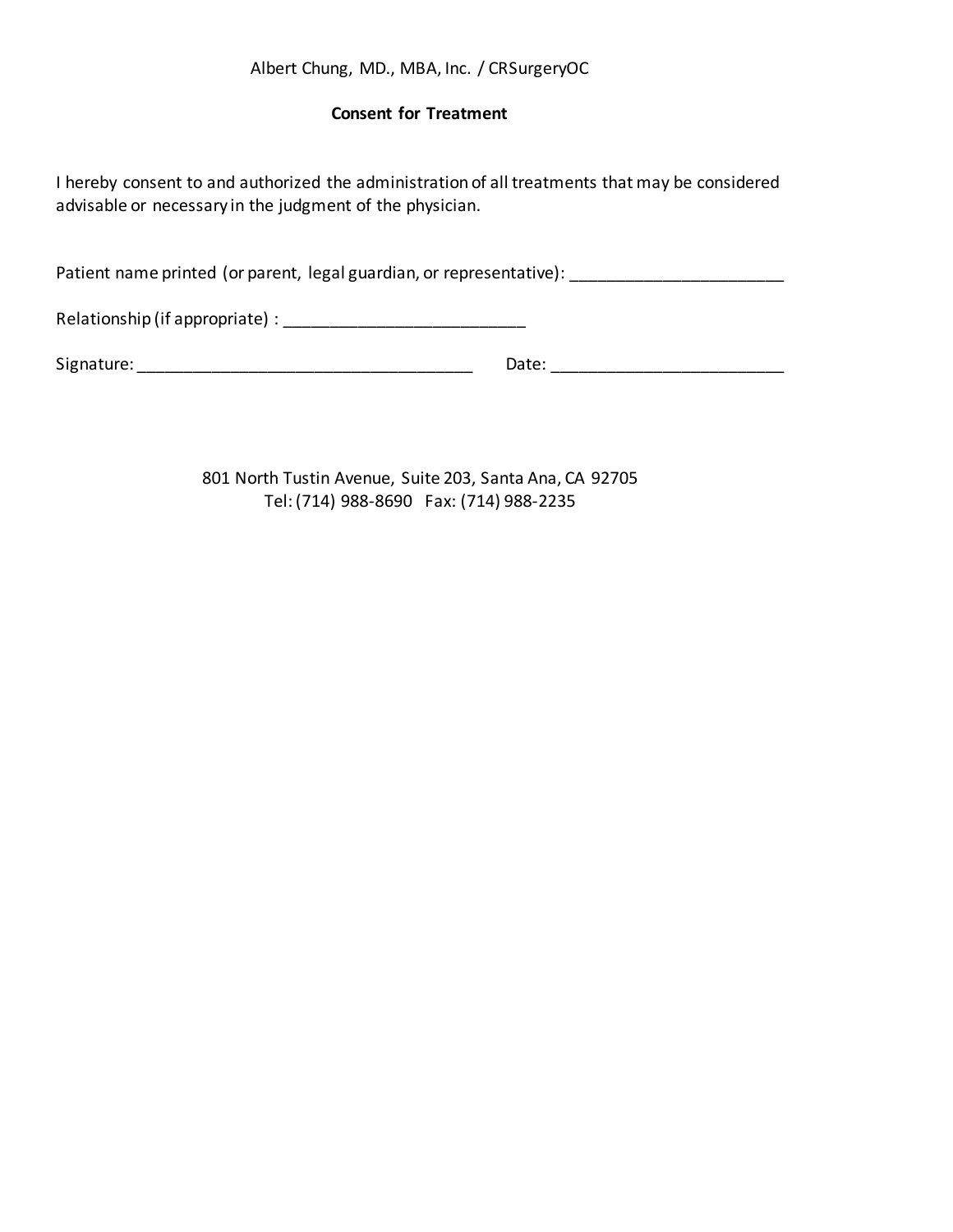## **Notice of Financial Responsibility**

- 1. It is your (the patient, or patient representative's) responsibility to verify if Dr. Albert Chung is a provider in your insurance network. For patients who require a referral or authorization to see the specialist (e.g. HMO and other managed care network patients), it is the patient's (or patient representative's) responsibility to verify if there is a valid referral or authorization for the any or all of the following: office visit, planned surgery, or procedure.
- 2. It is your (the patient or patient representative's) responsibility to verify insurance coverage, eligibility, deductible, copayment, coinsurance, and other financial responsibility for the services provided by Dr. Albert Chung (including but not limited to: office visit, office procedures, anoscopy, sigmoidoscopy, colonoscopy, surgery and other procedures). You authorize and request that insurance payments the directly made to Albert Chung, MD., MBA, Inc. / CRSurgeryOC.
- 3. If you are referred to a facility (for example to a laboratory, radiology or imaging center, hospital, surgery center or any other facility), it is your responsibility to verify patient eligibility and financial responsibility and to verify if the facility (e.g. hospital or surgery center) is in the insurance network.
- 4. If you are referred for a diagnostic test or procedure or treatment (e.g. blood test, x-ray, CT scan, physical therapy, MRI, etc.), it is the your (or patient representative's) responsibility to verify the test procedure or treatment is covered by the insurance and verify the financial responsibility. Referrals to another physician is your (or patient representative's) responsibility to verify if that physician is in the patient's insurance network.
- 5. This office verifies the status of all deductibles with your insurance company. If you believe the status to be different than the information that we received, you will need to provide adequate documentation to avoid making a payment. This is necessary to avoid non-payment of services from your insurance company.
- 6. You understand that payment of charges incurred is due at time of service unless other definite arrangements have been made prior to treatment. Due to the high cost of repetitive statement billing, there will be a minimum charge of \$50.00 for rebilling of unpaid deductible and/or copayments balances that are not paid in full at the time of service. Accounts that are 90 days old that reflect unpaid deductibles and/or copayments will be forwarded to a collection agency without further notice. You agree to pay all reasonable attorney fees and collection costs in the event of default of payment.
- 7. If your insurance claim is denied for any reason other than error in submission from this office, you will be responsible for payment of the balance in full.
- 8. If payment is not received from the insurance company within 35 days of the correct submission date, a charge of \$5.00 will be applied for routine resubmission of insurance claims to cover the cost of postage and supplies.
- 9. This office will bill your insurance company as a courtesy to you. However, we are not responsible for following up with the insurance company to ensure that they provide reimbursement. This is your responsibility. Payments for all services bill the insurance companies do in full within 35 days from the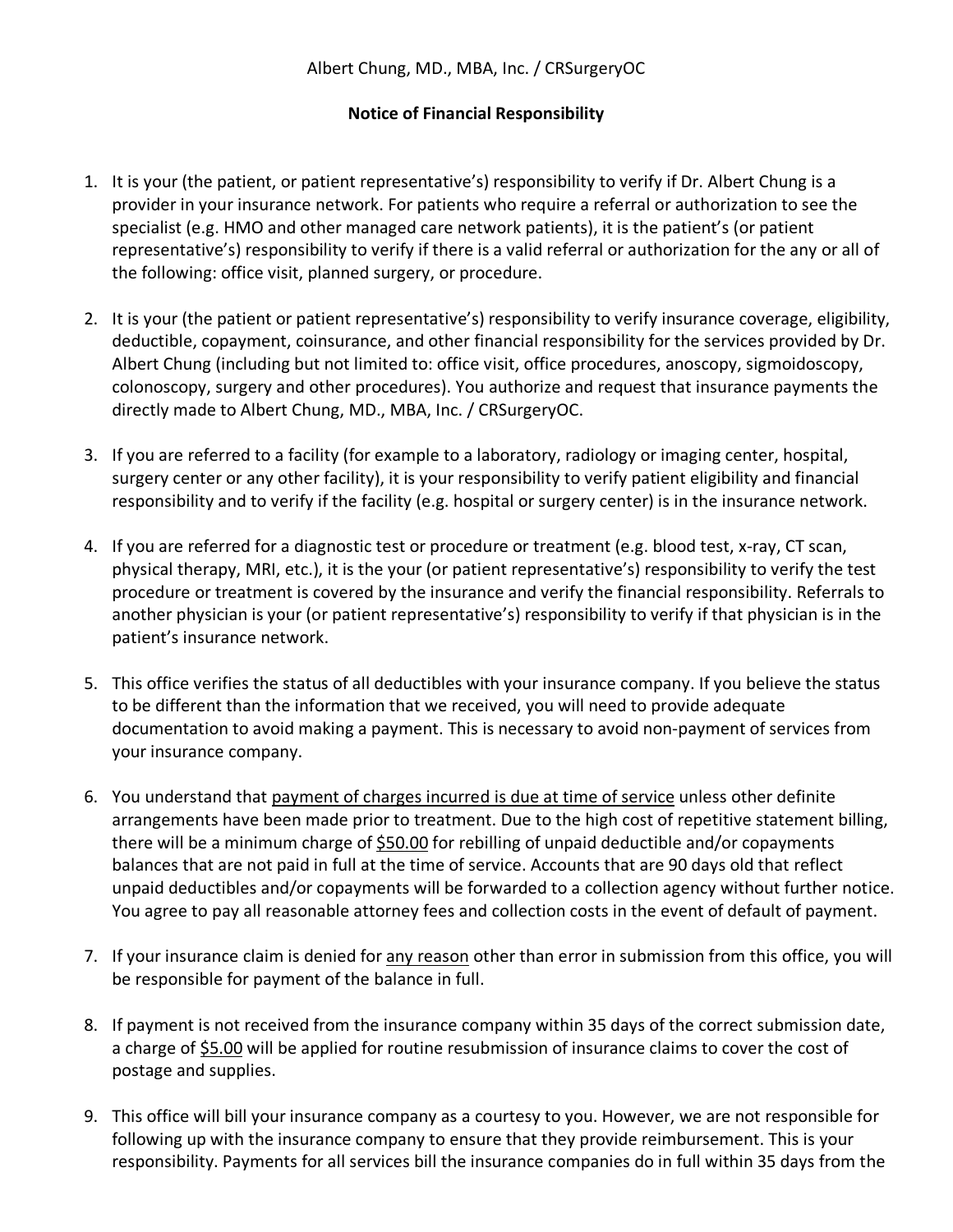data service. To avoid finance charges in rebilling cost to you, please follow up with your insurance company and ensure that payment is made within the allotted time.

- 10. There is a service charge of \$25.00 for any missed appointments without a minimum of 24 hours prior notice. Adequate notice enables us to schedule another payment that may need to be seen in your appointment time slot.
- 11. The cost for reproduction or transfer of patient records is \$35.00 to cover the cost of labor and supplies used this fee will need to be paid in full prior to the release of records. You are ultimately responsible for fees charge for copies of your records being provided to insurance companies if they do not provide reimbursement.
- 12. In order to help you better understand the billing procedure, we want you to be aware that physician charges are separate from lab, pathology, and radiology charges. When receiving bills from the lab, pathology, or radiology group, please be aware that the charges are coming directly from them and not our clinic. Therefore, please direct any questions concerning those bills directly to the billing entity.
- 13. There is a minimum of  $$35.00$  fee for having any forms filled out by the office.

I have read and understood the above information, and I agree to comply accordingly.

Patient name printed (or parent, legal guardian, or representative): \_\_\_\_\_\_\_\_\_\_\_\_\_\_\_\_\_\_\_\_\_\_\_\_\_\_\_\_\_\_\_\_\_

Relationship (if appropriate): \_\_\_\_\_\_\_\_\_\_\_\_\_\_\_\_\_\_\_\_\_\_\_\_\_\_

Signature: \_\_\_\_\_\_\_\_\_\_\_\_\_\_\_\_\_\_\_\_\_\_\_\_\_\_\_\_\_\_\_\_\_\_\_\_ Date: \_\_\_\_\_\_\_\_\_\_\_\_\_\_\_\_\_\_\_\_\_\_\_\_\_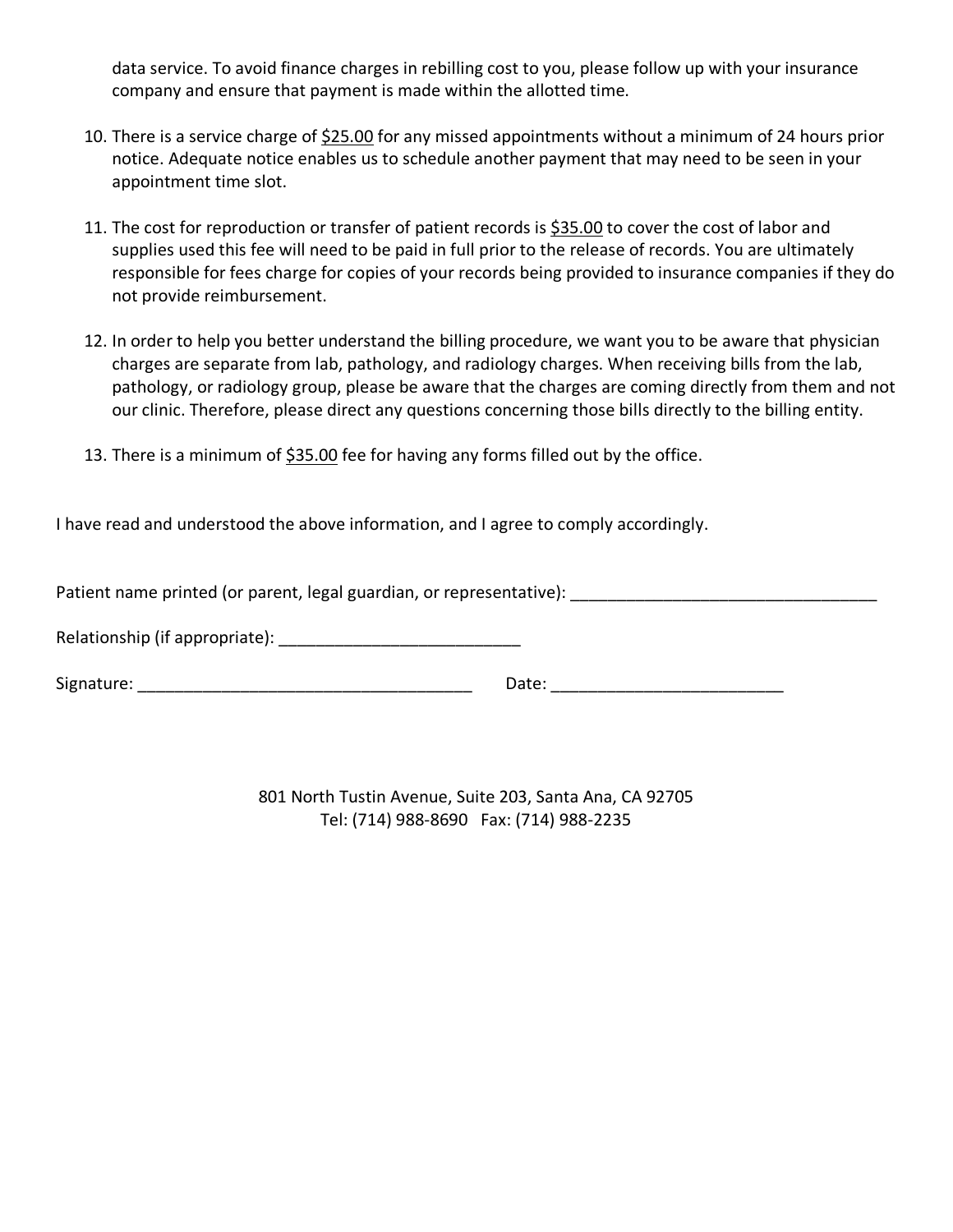# **Notice of Privacy Practices**

Albert Chung, MD., MBA, Inc. / CRSurgeryOC 801 North Tustin Avenue, Suite 203, Santa Ana, CA 92705 Tel: (714) 988-8690 Fax: (714) 988-2235

> Privacy officer: Albert Chung Email: service@CRSurgeryOC.com

> > Date: December 1, 2018

This notice describes how medical information about you may be used and disclosed and how you can get access to this information. Please review it carefully.

We understand the importance of privacy and are committed to maintain the confidentiality of your medical information. We make a record of the medical care we provide and may receive such records from others. We use these records to provide or enable other healthcare providers to provide quality medical care, to obtain payment for services provided to you as allowed by your health plan and to enable us to meet our professional and legal obligations to operate this medical practice properly. We are required by law to maintain the privacy of protected health information and to provide individuals with notice of our legal duties and privacy practices with respect to protected health information. This notice describes how we may use and disclose your medical information. It also describes your rights in our legal obligations with respect to your medical information. If you have any questions about this notice, please contact our privacy officer listed above.

A. How this medical practice may use or disclose your health information.

This medical practice collects health information about you and stores it in a computer and computer server provided by the electronic health record. This is your medical record. The medical record the property of this medical practice, but the information in the medical record belongs to you. The law permits us to use or disclose your health information for the following purposes:

- 1. Treatment. We use medical information about you to provide your medical care. We disclose medical information to our employees and others who are involved in providing the care you need. For example, we may share your medical information with other physicians or other healthcare providers who will provide services which we do not provide. Or we may share this information with a pharmacist who needs it to dispense a prescription to you, or a laboratory that performs a test. We may also disclose medical information to members of your family or others who can help you when you are sick or injured.
- 2. Payment. We use and disclose medical information about you to obtain payments for the services we provide. For example, we give your health plan the information he requires before it will pay us. We may also disclose information to other health care providers to assist them in obtaining payment for services they have provided to you.
- 3. Health care operations. We may use and disclose medical information about you to operate this medical practice. For example, we may use and disclose this information to review and improve the quality of care we provide, or the competence and qualifications of our professional staff. Or we may use and disclose this information to get your health plan to authorized services or referrals. We may also use and disclose this information as necessary for medical reviews, legal services and audits, including fraud and abuse detection and compliance programs and business planning and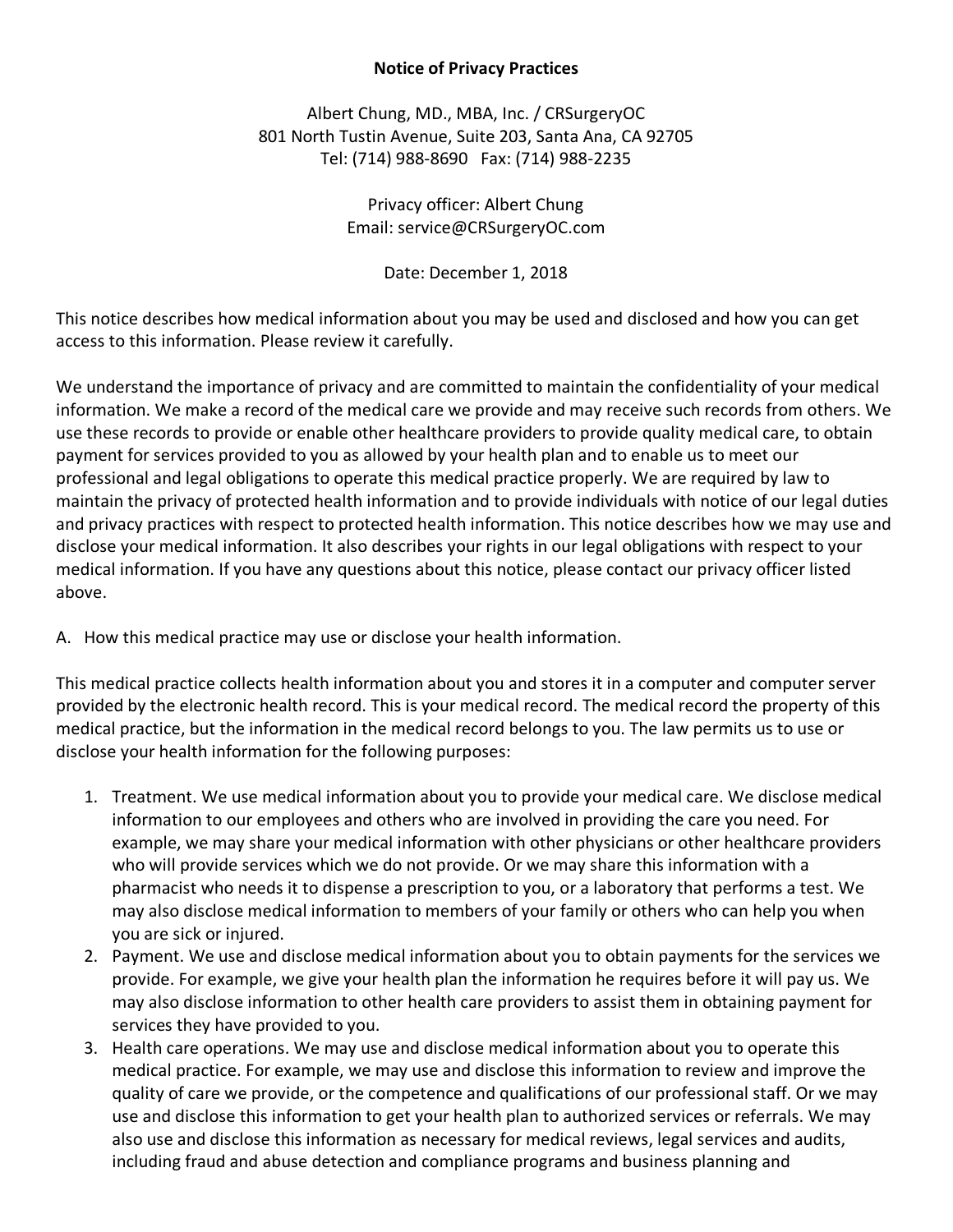management. We may also share your medical information with our business associates, such as our billing service, that perform administrative services for us. We have a written contract with each of these business associates that contains terms requiring them to protect the confidentiality and security of your medical information. Although Federal law does not protect health information which is disclosed to someone other than another healthcare provider, health plan, healthcare clearinghouse, or one of their business associates, California law prohibits all recipients of healthcare information from further disclosing it except as specifically required or permitted by law. We may also share your information with other healthcare providers, healthcare clearinghouses or health plans that we have a relationship with you, when they request this information to help them with their quality assessment and improvement activities, their patient-safety activities, their population-based efforts to improve health or reduce healthcare costs, protocol development, case management or care coordination activities, their review of competence, qualifications and performance of healthcare professionals, their training programs, their accreditation, certification or licensing activities, their activities related to contracts of health insurance or health benefits, or their health care fraud and abuse detection and compliance efforts.

- 4. Appointment reminders. We may use and disclose medical information to contact and remind you about appointments. If you are not home, we may leave this information on your answering machine or in a message left with the person answering the phone.
- 5. Sign in sheet. We may use and disclose medical information about you by having you sign in when you arrive at our office. We may also call out your name when we are ready to see you.
- 6. Notification and communication with family. We may disclose your health information to notify or assistant notifying a family member, your personal representative or another person responsible for your care about your location, your general condition or, unless you have instructed us otherwise, in the events of your death. In the event of a disaster, we may disclose information to a relief organization so that they may coordinate these notification efforts. We may also disclose information to someone who is involved with your care or helps pay for your care. If you are able and available to agree or object, we will give you the opportunity to object prior to making these disclosures, although we may disclose this information in a disaster even over your objection if we believe it is necessary to respond to the emergency circumstances. If you are unable or unavailable to agree or object, our health professionals will use their best judgment in communication with your family and others.
- 7. Marketing. Provided we do not receive any payment for making these communications, we may contact you to encourage you to purchase or use products or services related to treatment, case management or care coordination, or to direct or recommend other treatments, therapies, healthcare providers or settings of care that may be of interest to you. We may similarly describe products or services provided by this practice and tell you which health plans we participating. We may receive financial compensation to talk with you face-to-face, to provide you with small promotional gifts, or to cover our cost of reminding you to take and refill your medication or otherwise communicate about a drug or biologic that is currently prescribed for you, but only if you either: (1) have a chronic and seriously debilitating or life-threatening condition and the communication is made to educate or advise you about treatment options and otherwise maintain adherence to the prescribed course of treatment, or (2) you are a current health plan enrollee and the communication is limited to the availability of more cost-effective pharmaceuticals. If we make these communications while you have a chronic and seriously debilitating or life-threatening condition, we will provide notice of the following in at least 14 point type: (1) the fact and source of the renumeration; and (2) your right to opt out of future renumerated communications by calling the communicator's toll-free number. We will not otherwise use or disclose your medical information for marketing purposes or accept any payment for other marketing communications without your prior written authorization. The authorization will disclose whether we receive any financial compensation for any marketing activity you authorize, and we will stop any future marketing activity to the extent you revoke that authorization.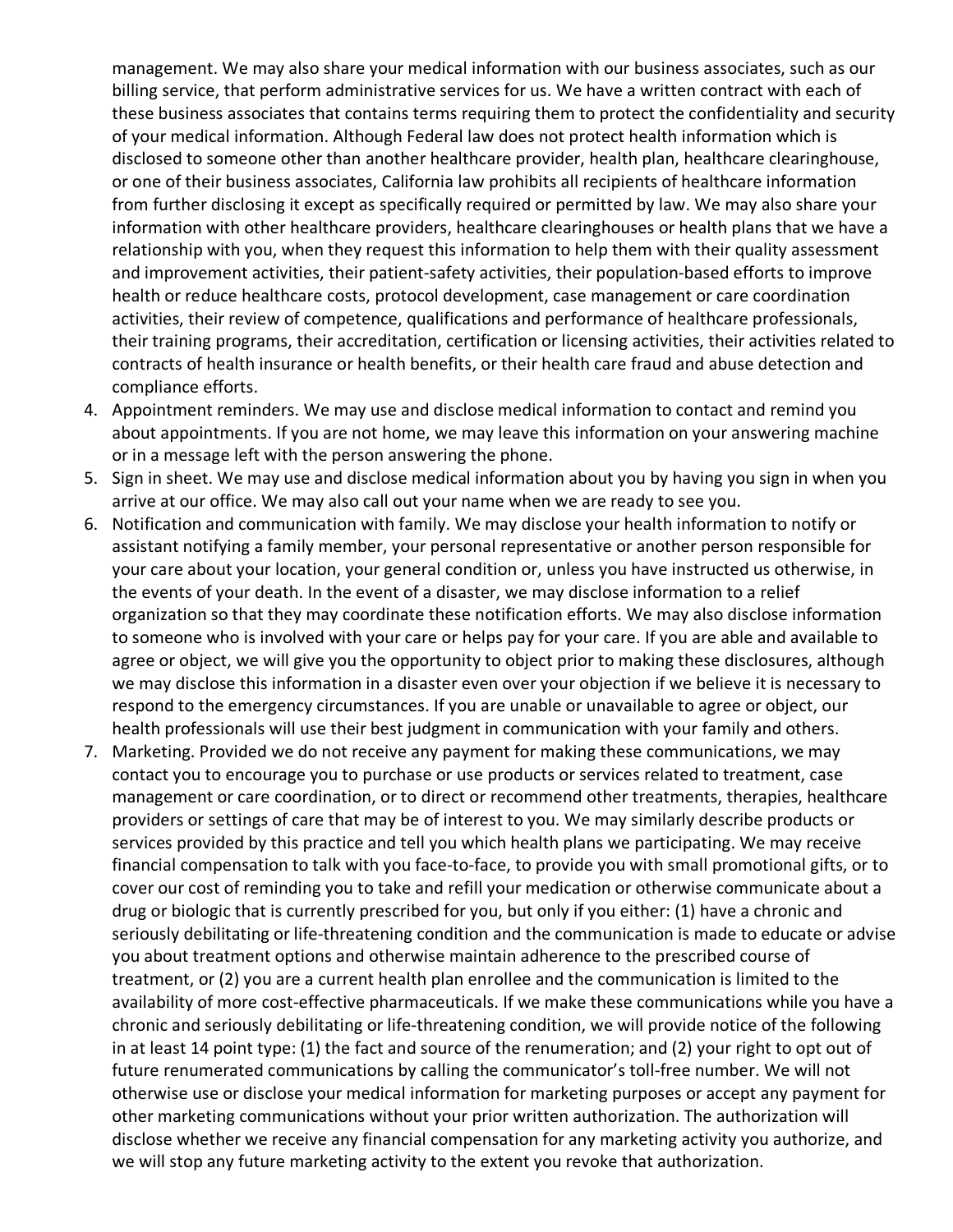- 8. Sale of health information. We will not sell your health information without your prior written authorization. The authorization will disclose that we will receive compensation for your help information if you authorize us to sell it, and we will stop any future sales of your information to the extension that you revoke that authorization.
- 9. Required by law. As required by law, we will use and disclose your health information, but we will limit our use or disclosure to the relevant requirements of the law. When the law requires us to report abuse, neglect or domestic violence, or respond to judicial administrative proceedings, or to law enforcement officials, we will further comply with the requirements set forth below concerning those activities.
- 10. Public health. We may, and are sometimes required by law to disclose your health information to public health authorities for purposes related to: preventing or controlling disease, injury or disability, reporting child, elder or dependent adult abuse or neglect, reporting domestic violence, reporting to the Food and Drug Administration problems with products and reactions to medications, and reporting disease or infection exposure. When reporting suspected elder or dependent adult abuse or domestic violence, we will inform you or your personal representative promptly unless in our best professional judgment, we believe the notification would place you at risk of serious harm or would require informing a personal representative we believe is responsible for the abuse or harm.
- 11. Health oversight activities. We may, and are sometimes required by law to disclose your health information to health oversight agencies during the course of audits, investigations, inspections, licensure and other proceedings, subject to the limitations imposed by federal and California law.
- 12. Judicial administrative proceedings. We may, and are sometimes required by law to disclose your health information in the course of any administrative or judicial proceeding to the extent expressly authorized by a court or administrative order. We may also disclose information about you in response to a subpoena, discovery requests or other lawful process if reasonable efforts have been made to notify you of the request and you have not objected, or if your objections have been resolved by a court or administrative order.
- 13. Law enforcement. We may, and are sometimes required by law to disclose your health information to a law enforcement official for purposes such as identifying or locating a suspects, fugitive, material witness or missing person, complying with a court order, warrants, grand jury subpoena and other law enforcement purposes.
- 14. Coroners. We may and are often required by law to disclose your health information to coroners in connection with their investigation of death.
- 15. Organ or tissue donation. We may disclose your health information to organizations involved in procuring, banking or transplanting organs and tissues.
- 16. Public safety. We may, and are sometimes required by law to disclose your health information to appropriate persons in order to prevent or lessen a serious and imminent threat to the health or safety of a particular person or the general public.
- 17. Proof of immunization. We will disclose proof of immunization to a school where the law requires the school to have such information prior to admitting a student if you have agreed to the disclosure on behalf of yourself or your dependent.
- 18. Specialized government functions. We may disclose your health information for military or national security purposes or to correctional institutions or law-enforcement officers that have you in their lawful custody.
- 19. Worker's compensation. We may disclose your health information as necessary to comply with worker's compensation laws. For example, to the extent your care is covered by worker's compensation, we will make periodic reports to your employer about your condition. We are also required by law to report cases of occupational injury or occupational illness to the employer or worker's compensation insurer.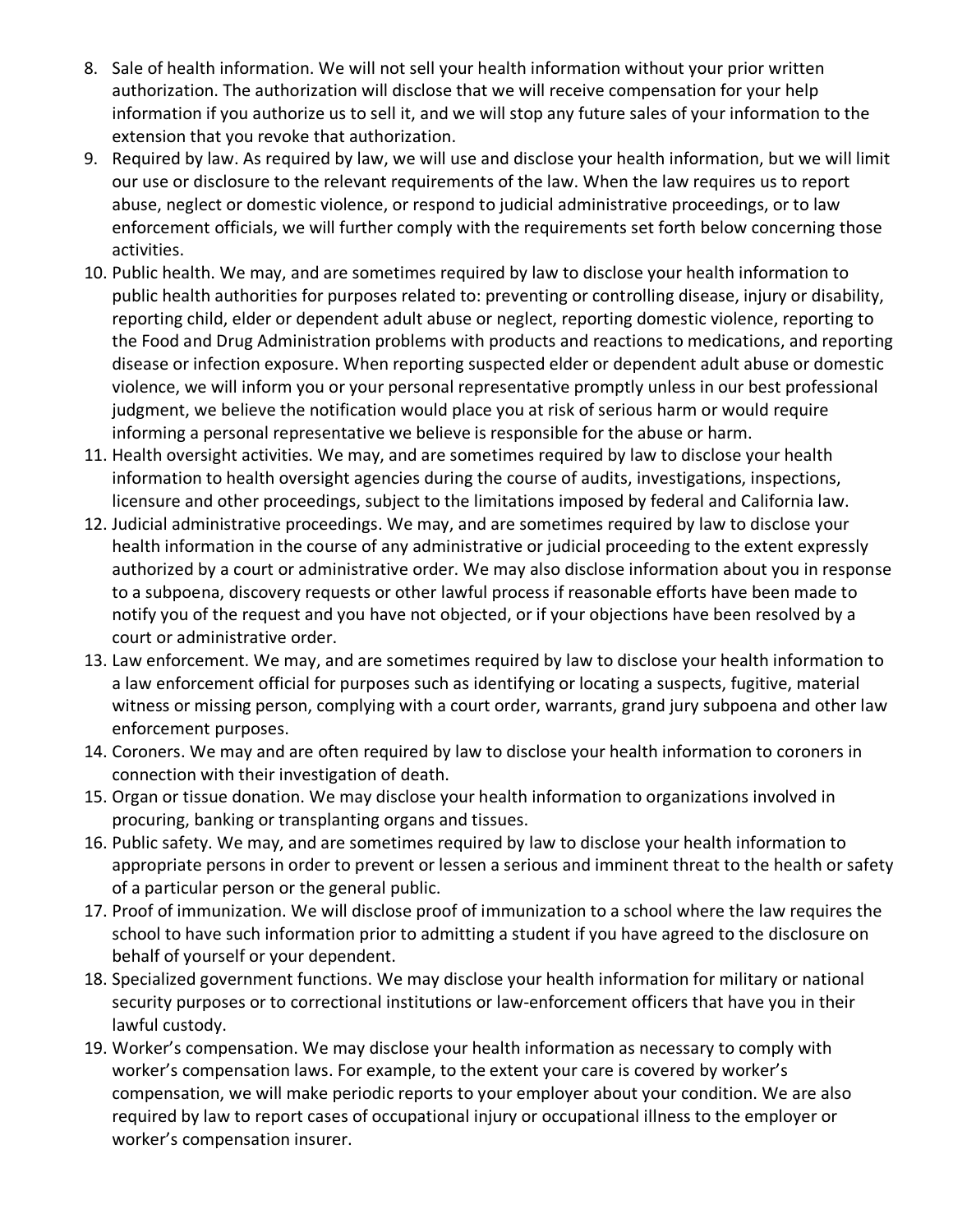- 20. Change of ownership. In the event that this medical practice is sold or merged with another organization, your health information and record will become the property of the new owner, although you will maintain the right to request that copies of your health information be transferred to another physician or medical group.
- 21. Breach notification. In the case of the breach or unsecured protective health information, we will notify you as required by law. If you have provided us with a current email address, we may use email to communicate information related to the breach. In some circumstances our business associate may provide the notification. We may also provide notification by other methods as appropriate.
- 22. Psychotherapy notes. We will not use or disclose your psychotherapy notes without your prior written authorization except for the following: (1) your treatment, (2) for training our staff, students and other trainees, (3) to defend ourselves if you sue us or bring some other legal proceeding, (4) if the law requires us to disclose information to you or the Secretary of HHS or for some other reason, (5) in response to health oversight activities concerning your psychotherapist, (6) to avert a serious threat to health or safety, or (7) to the coroner or medical examiner after you die. To the extent you revoke an authorization to use or disclose your psychotherapy notes, we will stop using or disclosing these notes.
- 23. Research. We may disclose your health information to researchers conducting research with respect to which your written authorization is not required as approved by an Institutional Review Board or privacy board, in compliance with governing law.
- 24. Fundraising. We will not use or disclose your information (including your demographic information, the dates that you have received treatment, the department of service, your treating physician, outcome information and health insurance status and other information) for any fundraising activities, without your prior written authorization.
- B. When does practice may not use or disclose your health information.

Except as described in this Notice of Privacy Practices, this medical practice will, consistent with its legal obligations, not use or disclose health information which identifies you without your written authorization. If you do authorize medical practice to use or disclose your health information for another purpose, you may revoke your authorization in writing at any time.

- C. Your health information rights.
	- 1. Right to request special privacy protections. You have the right to request restrictions on certain uses and disclosures of your health information by a written request specifying what information you want to limit, and what limitations on our use or disclosure of that information you wish to have imposed. If you tell us not to disclose information to your commercial health plan concerning healthcare items or services for which you paid for in full out-of-pocket, we will abide by your request, unless we must disclose the information for treatment or legal reasons. We reserve the right to accept or reject any other request, and will notify you of our decision.
	- 2. Right to request confidential communications. You have the right to request that you receive your health information a specific way or at a specific location. For example, you may ask that we send information to a particular email account or to your work address. We will comply with all reasonable requests submitted in writing which specify how or where you wish to receive these communications.
	- 3. Right to inspect and copy. You have the right to inspect and copy your health information, with limited exceptions. To access your medical information, you must submit a written request detailing what information you want access to, whether you want to inspect it or get a copy of it, and if you want to copy, your preferred form and format. We will provide you copies in your requested form and formatted if it is readily producible, or we will provide you with an alternative format you find acceptable, or if we can't agree and we maintain the record in electronic format, your choice of a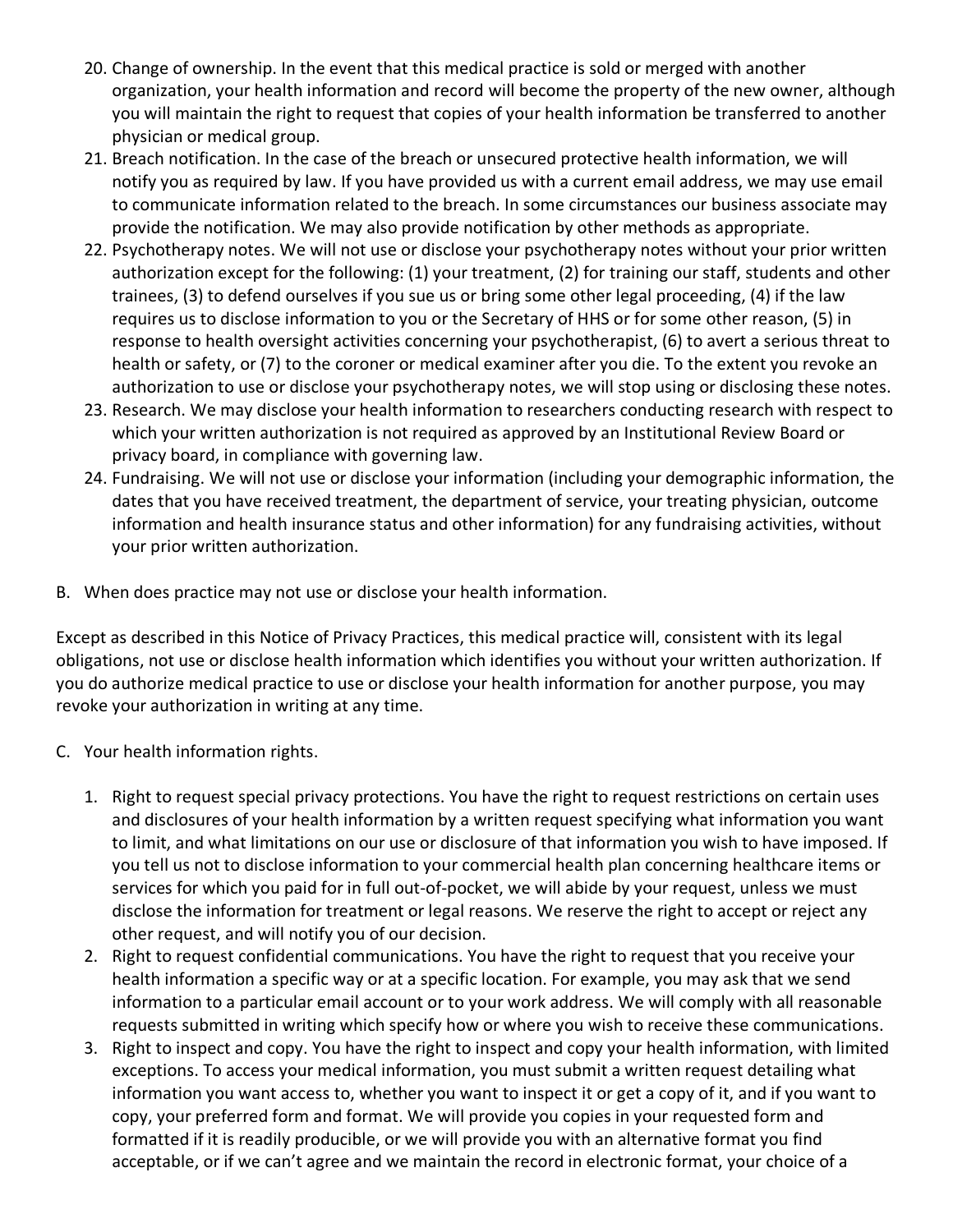readable electronic or hard copy format. We will also send a copy to another person you designate in writing. We will charge a reasonable fee which covers our costs for labor, supplies, postage, and if requested and agreed to in advance, the cost of preparing an explanation or summary, as allowed by federal and California law. We may deny your request to access your child's records or the records of an incapacitated adult you are representing because we believe allowing access would be reasonably likely to cause substantial harm to the patient, you will have a right to appeal our decision.

- 4. Right to amend or supplement. You have a right to request that we amend your health information that you believe is incorrect or incomplete. You must make a request to amend in writing, and include the reasons you believe the information is inaccurate or incomplete. We are not required to change your health information, and we'll provide you with information about this medical practice's denial and how you can disagree with the denial. We may deny your request if we do not have the information, if we did not create the information (unless the person or entity that created the information is no longer available to make the amendment), if you would not be permitted to inspect or copy the information at issue, or if the information is accurate and complete as is. If we deny request, you may submit a written statement of your disagreement with that decision, and we may, in turn, prepare a written rebuttal. You also have the right to request that we add to your record a statement up to 250 words concerning anything in the record do you believed to be incomplete or incorrect. All information related to any request to amend or supplement will be maintained in disclosed in conjunction with any subsequent disclosure of the disputed information.
- 5. Right to an accounting of disclosures. You have the right to receive an accounting of disclosures of your health information made by this medical practice, except that this medical practice does not have to account for the disclosures provided to you or pursuance to your written authorization, or as described in paragraphs 1 (treatment), 2 (payment), 3 (health care operations), 6 (notification and communication with family) and 18 (specialized government functions) of Section A of this Notice of Privacy Practices or disclosures for purposes of research or public health which exclude direct patient identifiers, or which are incidence to a use or disclosure otherwise permitted or authorized by law, or the disclosures to a health oversight agency or law enforcement official to the extent this medical practice has received notice from that agency or official that providing this accounting would be reasonably likely to impede their activities.
- 6. You have a right to notice of our legal duties and privacy practices with respect to your health information, including a right to a paper copy of this Notice of Privacy Practices, even if you have previously requested its receipt by email. You may request a copy of our Notice of Privacy Practices from our receptionist or as part of your patient portal as part of your electronic health record.

If you would like to have a more detailed explanation of these rights or if you would like to exercise one or more these rights, contact our privacy officer listed at the top of this Notice of Privacy Practices.

D. Changes to this notice of privacy practices

We reserve the right to amend our privacy practices in the terms of this Notice of Privacy Practices at any time in the future. Until such amendment is made, we are required by law to comply with this Notice. After an amendment is made, the revised Notice of Privacy Practices will apply to all protected health information that we maintain, regardless of when it was created or received.

E. Complaints

Complaints about this Notice of Privacy Practices or how this medical practice handles your health information should be directed to our privacy officer List the top of this Notice of Privacy Practices. All complaints to be made in writing.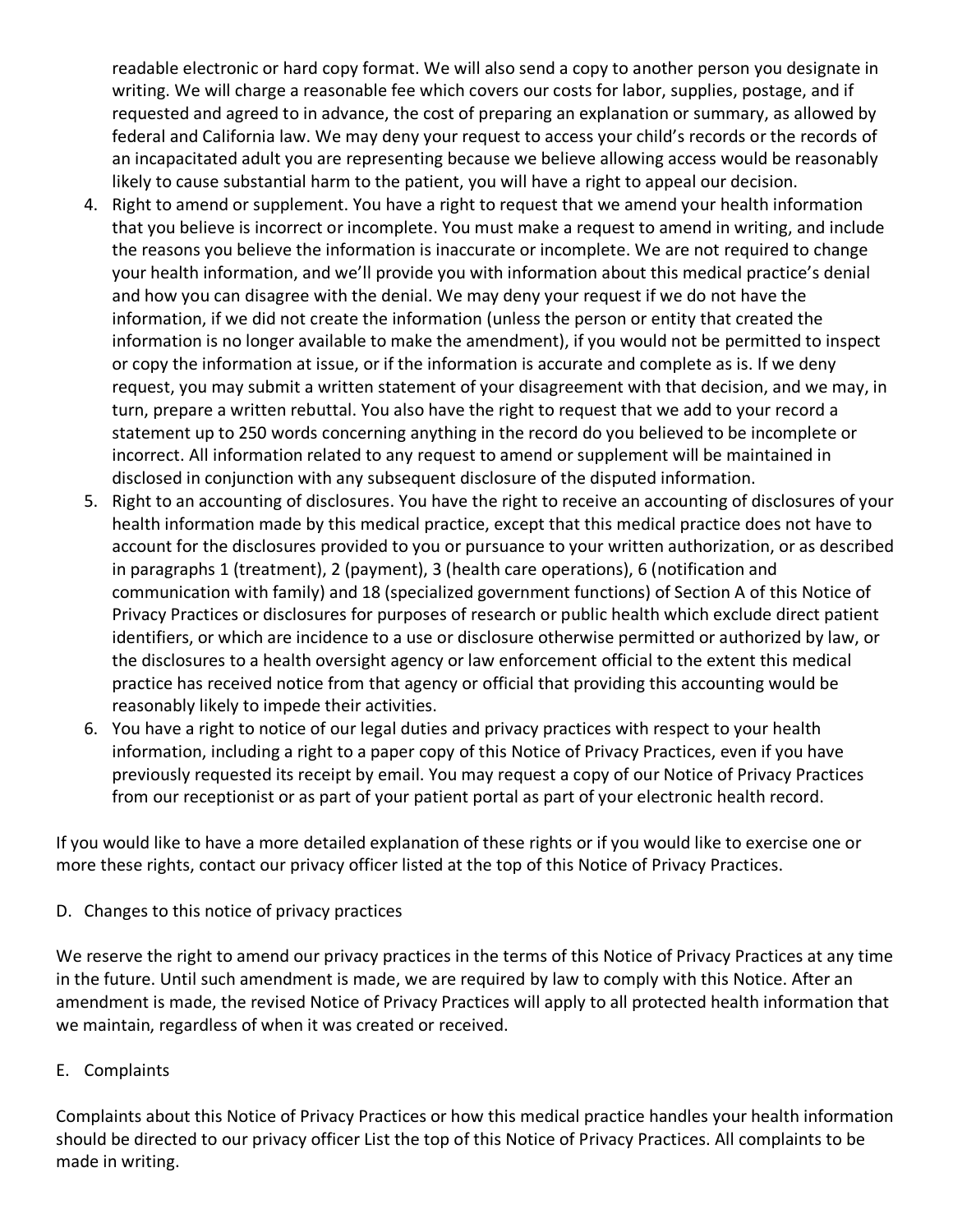# Albert Chung, MD., MBA, Inc. / CRSurgeryOC

## **HIPAA Compliance Patient Consent and Notice of Privacy Practices**

Our Notice of Privacy Practices provides information about how we may use or disclose protected health information. The notice contains and describes your rights under the law. You ascertain that by your signature you have reviewed our notice before signing this consent. The terms of the notice may change, and if so, you will be notified at your next visit to update your signature and date.

You have the right to restrict how your protected health information is use and disclose for treatment, payment, or healthcare operations. The HIPAA (Health Insurance Portability and Accountability Act of 1996) law allows for the use of the information for treatment, payment, or healthcare operations. By signing this form, you consent to our use and disclosure of your protected health care information.

By signing this form, you understand that:

- 1. Protected health information may be disclosed for use for treatment, payment, or healthcare operations.
- 2. The practice reserves the right to change the privacy policy as allowed by law and you may obtain any revised notices at the practice/clinic.
- 3. You understand that you have the right to request a restriction of how my protected health information is used. However, I also understand that the practice/clinic is not required to agree to the request. If the practice/clinic degrees tonight requested restriction, and they must follow the restrictions.
- 4. You also understand that you may revoke this consent at any time, by making a request in writing, except for the information already used or disclosed.

Patient name printed (or parent, legal guardian, or representative):

Relationship (if appropriate): \_\_\_\_\_\_\_\_\_\_\_\_\_\_\_\_\_\_\_\_\_\_\_\_\_\_

Signature: \_\_\_\_\_\_\_\_\_\_\_\_\_\_\_\_\_\_\_\_\_\_\_\_\_\_\_\_\_\_\_\_\_\_\_\_ Date: \_\_\_\_\_\_\_\_\_\_\_\_\_\_\_\_\_\_\_\_\_\_\_\_\_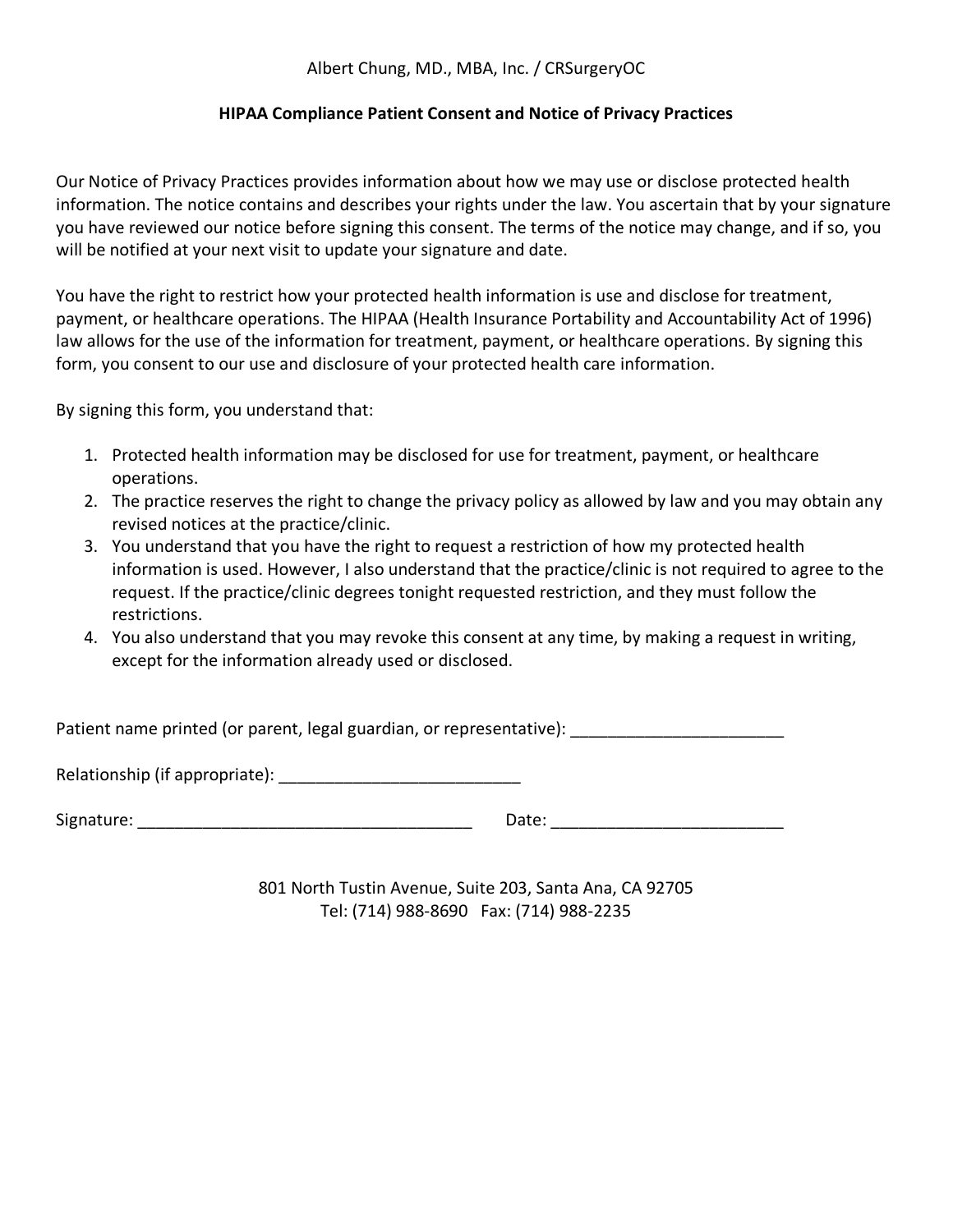Albert Chung, MD., MBA, Inc. / CRSurgeryOC

## **Assignment of Benefits and Release of Information**

- 1. I request that payment of authorized insurance benefits (including benefits from Medicare, Medicaid, Medicare and other insurances are health plans or health networks) being made on my behalf to "Albert Chung, MD., MBA, Inc." for any medical services furnished to me by this provider and its representatives. I understand that I am financially responsible for all charges not paid or not covered by my insurance or health plan). I authorize the release of my medical or personal or insurance information as necessary to determine my insurance benefits and other benefits able to this provider.
- 2. Medicare authorization: I request that payment of authorized Medicare benefits, and if applicable, Medigap benefits, be made on my behalf to "Albert Chung, MD., MBA, Inc." for any services furnished to me by this provider. To the extent permitted by law, I authorize any holder of medical or other information concerning myself to be released to the center of Medicare and Medicaid services, Medigap insurer, and their agents the information needed to determine the benefits for related services.
- 3. I authorize "Albert Chung, MD., MBA, Inc." to send a consultation reports, clinic notes, and personal or insurance or other information to the referring physician or primary care physician or other physicians and institutions involved in my care that may be required for purposes of registration, billing, medical, or other related purposes.
- 4. If my address, phone number, contact information, or medical insurance changes, I will notify the medical office of "Albert Chung, MD., MBA, Inc." as soon as possible.

Patient name printed (or parent, legal guardian, or representative):

Relationship (if appropriate) : \_\_\_\_\_\_\_\_\_\_\_\_\_\_\_\_\_\_\_\_\_\_\_\_\_\_

Signature: \_\_\_\_\_\_\_\_\_\_\_\_\_\_\_\_\_\_\_\_\_\_\_\_\_\_\_\_\_\_\_\_\_\_\_\_ Date: \_\_\_\_\_\_\_\_\_\_\_\_\_\_\_\_\_\_\_\_\_\_\_\_\_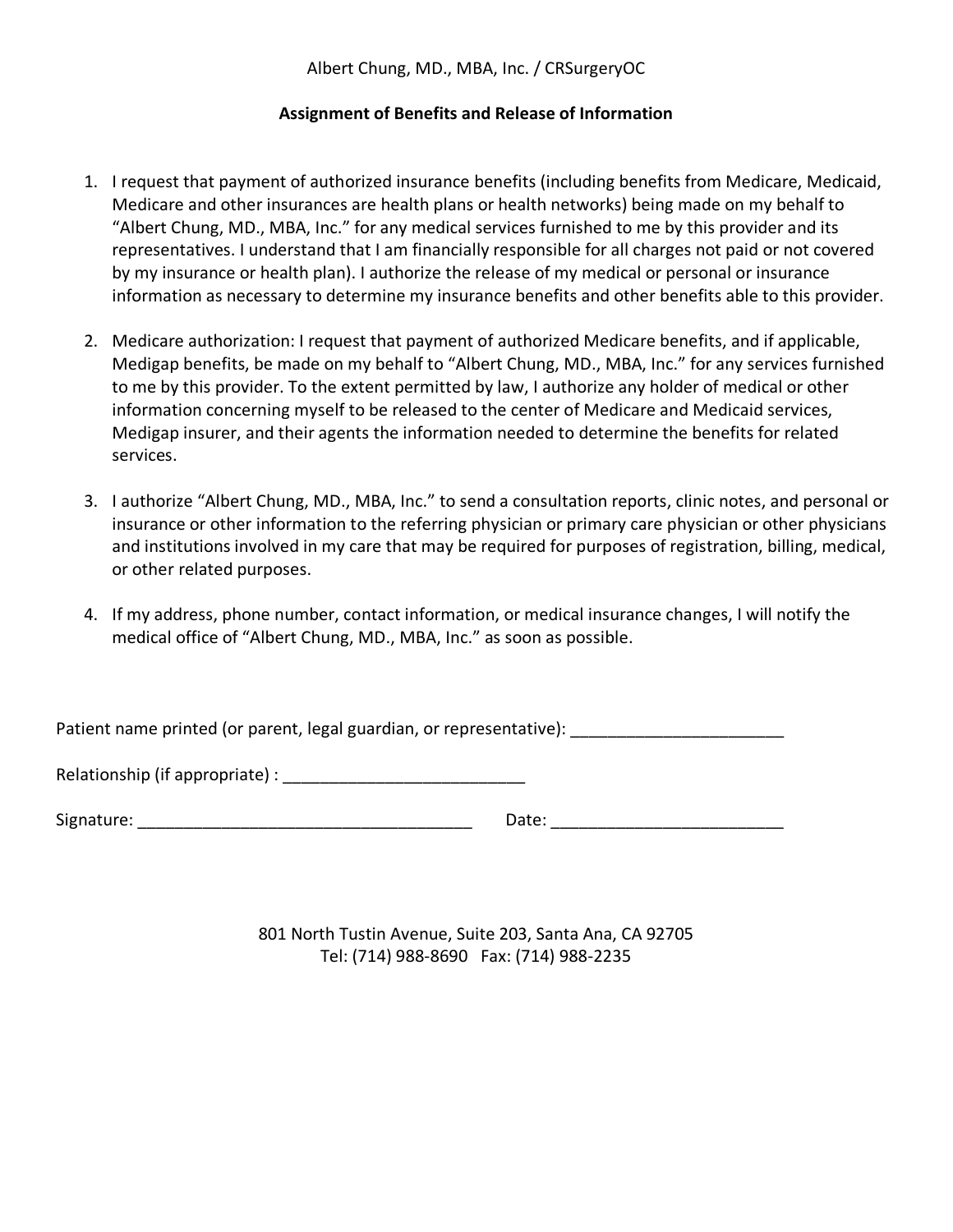### Albert Chung, MD., MBA, Inc. / CRSurgeryOC **Physician – Patient Arbitration Agreement**

### Article 1: **Agreement to arbitrate**

It is understood that any dispute as to medical malpractice, that is as to whether any medical services rendered under this contract were unnecessary or unauthorized or were improperly, negligently, or incompetently rendered, will be determined by submission to arbitration as provided by California law, and not by a lawsuit or resort to court process except as California law provides for judicial review of arbitration proceedings. Both parties to this contract, by entering into it, are giving up their constitutional rights to have any such disputes decided in a court of law before a jury, and instead are accepting the use of arbitration.

#### Article 2: **All claims must be arbitrated**

It is the intention of the parties that this agreement bind all parties whose claims may arise out of or relate to treatment or service provided by the physician including any spouse or heirs of the patient and any children, whether born or unborn, at the time of the occurrence given rise to any claim. In the case of any pregnant mother, the term "patient" herein shell mean both the mother and the mother's expected child or children.

All claims for monetary damages exceeding the jurisdictional limit of the small claims court against the physician, and the physician's partners, associates, association, corporation or partnership, and the employees, agents and estates of any of them, must be arbitrated including, without limitation, claims for loss of consortium, wrongful death, emotional distress or punitive damages. Filing of any action in any court by the physician to collect any fee from the patient shall not waive the right to compel arbitration of any malpractice claim. However, following the assertion of any claim against the physician, any fee dispute, whether or not the subject of any existing court action, shall also be resolved by arbitration.

#### Article 3: **Procedures and applicable law**

A demand for arbitration must be communicated in writing to all parties. Each party shall select an arbitrator (party arbitrator) within thirty days and a third arbitrator (neutral arbitrator) shall be selected by the arbitrators appointed by the parties within thirty days of a demand for a neutral arbitrator by either party. Each party to the arbitration shall pay such party's pro rata share of the expenses and fees of the neutral arbitrator, together with other expenses of the arbitration incurred or approved by the neutral arbitrator, not including counsel fees or witness fees, or other expenses incurred by a party for such party's own benefit. The parties agree that the arbitrators have the immunity of a judicial officer from civil liability when acting in the capacity of arbitrator under this contract. This immunity shall supplement, not supplant, any other applicable statutory or common law.

Either party shall have the absolute right to arbitrate separately the issues of liability and damages upon written consent to the neutral arbitrator.

The parties consent to the intervention and joinder in this arbitration of any person or entity which would otherwise be a proper additional party in a court action, and upon such intervention and joinder any existing court action against such additional person or entity shall be stayed pending arbitration.

The parties agree that provisions of California law applicable to health care providers shall apply to disputes within this arbitration agreement, including, but not in limited to, Code of Civil Procedure Sections 340.5 and 667.7 and Civil Code Sections 3333.1 and 3333.2. Any party may bring before the arbitrators a motion for summary judgment or summary adjudication in accordance with the Code of Civil Procedure. Discovery shall be conducted pursuant to Code of Civil Procedure section 1283.05; however, depositions may be taken without prior approval of the neutral arbitrator.

### Article 4: **General provisions**

All claims based on the same incident, transaction or related circumstances shall be arbitrated in one proceeding. Hey claim shall be waived and forever barred if (1) on the date notice thereof is received, the claim, if asserted in a civil action, would be barred by the applicable California statute of limitations, or (2) the claimant fails to pursue the arbitration claim in accordance with the procedures prescribed herein with reasonable diligence. With respect to any matter not herein expressly provided for, the arbitrators shall be governed by the California Code of Civil Procedure provisions relating to arbitration.

#### Article 5: **Revocation**

This agreement may be revoked by written notice delivered to this physician within 30 days of signature. It is the intent of this agreement to apply to all medical services rendered any time for any condition.

### Article 6: **Retroactive effect**

If patient intends this agreement to cover services rendered before the date is signed (including, but not limited to, emergency treatment) patient should initial below:

Effective as of the date of first medical services:

Patient's or patient representative's initials

If any provision of this arbitration agreement is held invalid or unenforceable, the remaining provisions shall remain in full force and shall not be affected by the invalidity of any other provision.

I understand that I have the right to receive a copy of this arbitration agreement. By my signature below, I acknowledge that I have received a copy.